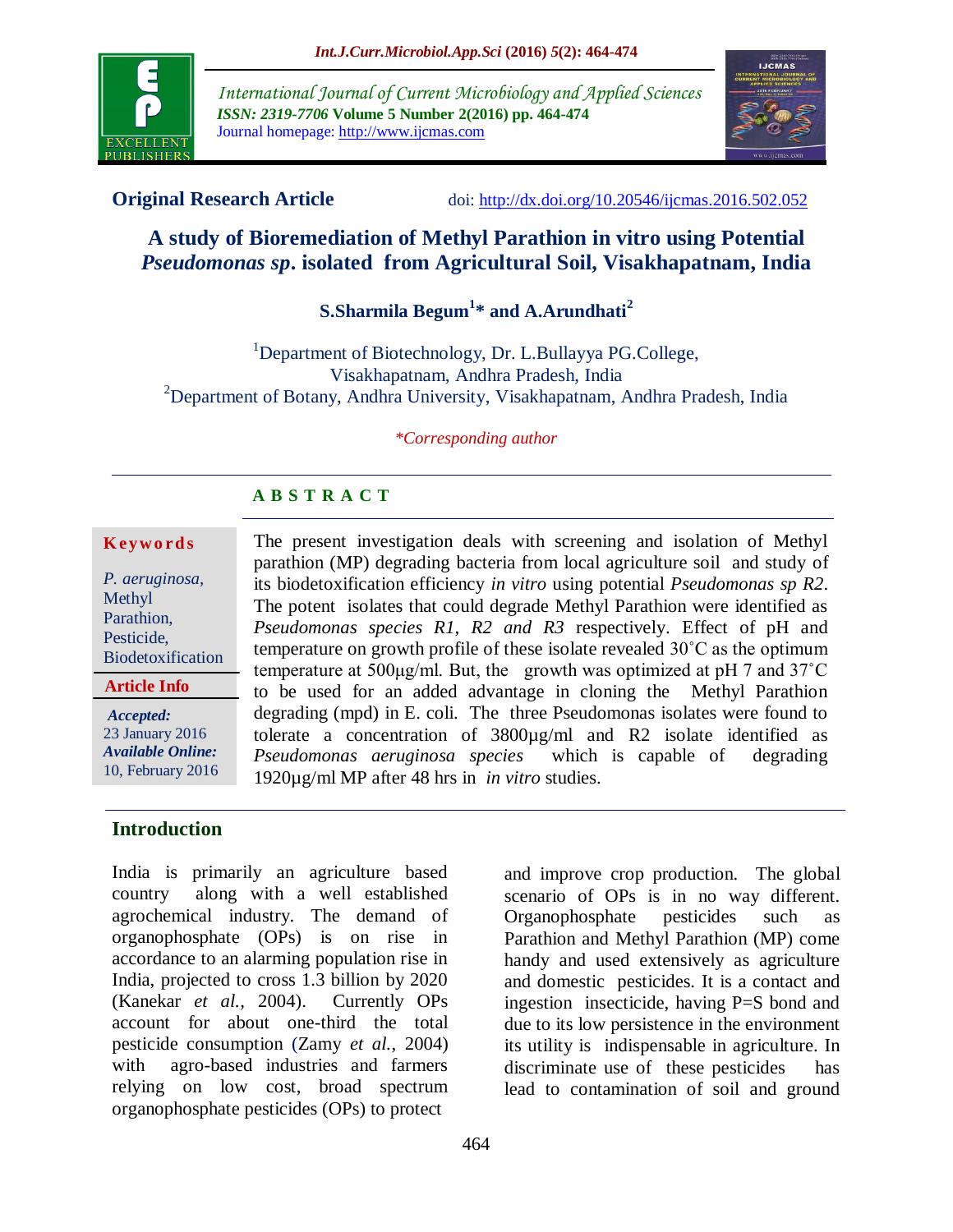water (Ahmed *et al.,* 2008). Owing to its xenobiotic nature, its disposal in biosphere poses tremendous problem and its presence is a serious threat to environment and indeed to human life (Hashmi *et al.,* 2009 and Ritmann *et al.,* 1988). Besides combating insect pests, it also affect the population and activity of beneficial microbial communities in soil (Pandey and Singh, 2004). Several reports of frequent occurrence of health hazards to human being and many biotic species exposed to it, has raised a serious concern. Due to inhibition of acetylcholine esterase activity, its effect is disastrous as shown by the LD50 value. It is as low as 14 to 24 mg/kg of body weight (Amna salman *et al.,* 2010). Frequent reports of muscular and nerve ending related cases have came to light. There is no clear-cut system to ensure that pesticides are managed in a sound manner. Although, commendable efforts have been undertaken to regulate pesticide use in the country by Environmental Protection Agency (EPA) and Central Insecticides Board and Registration Committee (CIBRC) there is no proper disposal system. The ultimate strategy adopted is banning and restriction. Consequently, such pesticides (OPs) are dumped into open wastelands and water resources. The contamination issue therefore is evolving on a larger scale with higher doses . Although physical and chemical detoxification methods along with natural processes of volatilization, degradation (microbiological and abiotic) and leaching are available to remove residual pesticides; the environmental hazards of these methods are drastically many. From various reports available (Theriot CM and Gruden 2011), a large number of microbial enzymes are known to have the ability to degrade harmful organophosphorous compounds that are present in some pesticides and nerve agents. Thus, biodetoxification of the xenobiotic compounds can be carried out by

use of biological agent i.e., microbes (Sharmila *et al.,* 1989). Microorganisms have been reported to mediate in both soilbound pesticide formation and pesticide degradation (Gevao *et al.,* 2000). For dissociating pesticides, sorption properties of the molecule can be modified by a pH adjustment (Ou LT et al 1983,Spadotto and Hornsby, 2003). The use of biological agents to overcpome the deleterious effects by removal of xenobiotic compound is termed as "bioremediation". Based on this background information, the present work has been designed to isolate an efficient soil bacterium strain capable of degrading Methyl parathion from indigenous soil sample. Further, the degradation capacity enhancement is tried by enrichment, optimization and subculturing studies. We look here for a novel strain with highest tolerance to pesticide and simultaneous degradation of MP *in vitro* at higher doses of contamination.

## **Materials and Methods**

## **Pesticide**

Commercial grade Methyl parathion Agro chemical was procured from local pesticides shop. A standard stock of 10 mg/ ml was prepared in laboratory and a series of working standards with different concentration ranging from 500 μg/ml to 4000μg/ml was formulated according to experiment design.

## **Media Preparation**

Nutrient Agar Medium (NAM) contained the following ingredients (in grams per liter): Peptone, 5.0; Beef Extract, 3.0; NaCl, 5.0; Agar, 15.0 was prepared. The pH value was maintained to  $7.0 \pm 0.2$  and then the medium was sterilized by autoclaving at 121°C, 15 psi pressure for 15 minutes.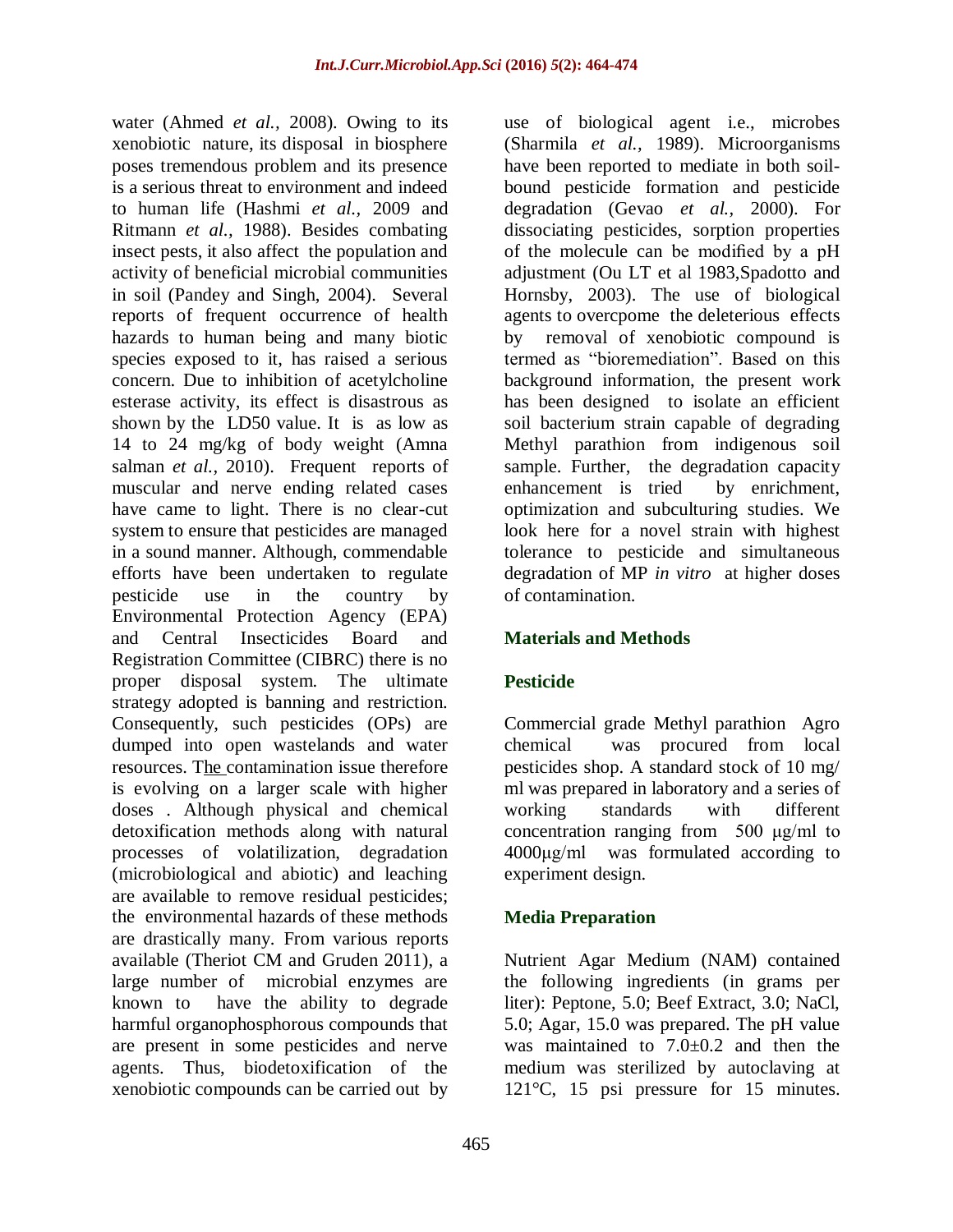NAM containing 500 μg/ml concentration of Methyl parathione was used for isolation of Methyl parathione degrading bacteria. Mineral Salt medium MSM with no-carbon no-energy source medium was prepared by mixing 4.8 g K2HPO4, 1.2 g KH2PO4, 1.0 g NH4NO3, 0.25 g MgSO4.7H2O, 0.04 g CaCl2 and 0.005 g FeSO4.7H2O in one liter of distilled water. The medium was autoclaved. Medium without MP served as control in the experiment. MSM containing various concentration of MP was used for maintenance of culture and study of degradation of MP in culture.

#### **Sample Collection**

Soil sample were collected using random sampling method, from agricultural fields in and around Visakhapatnam, Andhra Pradesh, India. Commercial crops like paddy, and chilly were extensively grown and methyl parathion were used intensively in these fields. Sample was collected in polythene bags, air dried and filtered through a mesh to collect only the granular content and other plant material waste was manually removed. The processed sample was stored in cold (4°C) sterile condition till processed.

#### **Screening of Methyl Parathion Degrading Bacteria**

Bacteria capable of degrading Methyl Parathion was screened from soil using enrichment technique. By incorporating Methyl Parathion in the soil, microbes were enriched. 10g of the soil sample was mixed with 500μg/ml of standard MP and 50 ml of distilled water. The supernatant was suspended in 50 ml MSM in a 250 ml Erlenmeyer flasks. Flasks were incubated on a shaker operating at 120 rpm for 72 hrs at ambient temperature (30  $\degree$ C  $\pm$ 2 $\degree$ C). The growth was monitored initially for a period

of 7 days by turbidometric method. With increase in turbidity, concentration of MP was gradually increased at one week interval. The maximum concentration subjected during enrichment was up to  $2500\mu g/ml$ . After three cycles of experiments in three months, the enriched soil sample was subjected to serial dilution technique. 1 ml of the sample was withdrawn from the flasks containing different concentrations of Methyl Parathion and subjected to serial dilution up to 10 -9 dilution. 100 μl of the sample from the highest concentration was used for surface spreading on Nutrient Agar medium supplemented with Methyl Parathion. The viable colonies obtained after incubation at 37˚C for 24-48 hours were counted using colony counter. The growth of individual colonies was expressed in terms of cfu/ml. After three consecutive transfers, mixed bacterial cultures were collected on BMM agar plates containing 50 mg/L MP and tested for MP degrading ability, and pure culture were isolated.

#### **Isolation and Purification of Bacterial Colonies**

After enrichment process, pure cultures of isolated bacteria used in the present investigation were cultured on enriched nutrient agar medium containing 500 μg/ml of MP and streaked on MSM with 500 μg/ml MP of and stored at 4°C in refrigerator. The culture was maintained by regular subculturing at 15 days interval.

#### **Preparation of Inoculums**

Single isolates were streaked separately on Nutrient Agar plates and a single colony obtained after overnight incubation at 37 °C was inoculated in 5 ml Nutrient broth in 150 ml flask. After growth,1.5 ml of overnight culture incubated at 120 rpm, 37°C was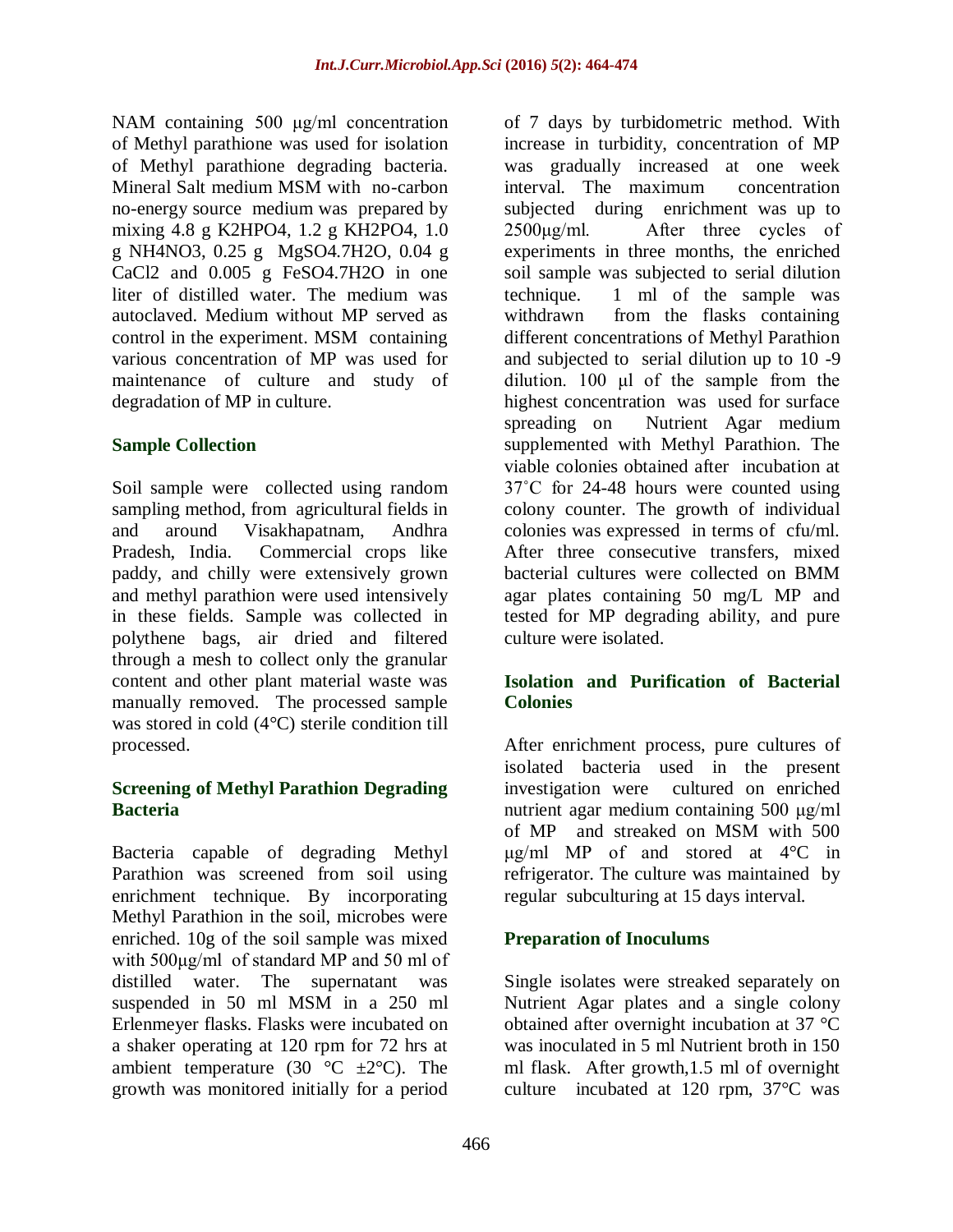transferred into eppendorf and centrifuged at 5000 rpm for 5 min. The pellets were washed twice with sterile normal saline (0.85%) at 4°C, on 12000 rpm for 5 minutes. The cells were re-suspended in sterile 95 ml of MSM (V/V), containing 500 μg/ml of MP and incubated at 37°C at 120 rpm, maintaining pH at 7. The prepared inoculum was used for subsequent experiment.

#### **Effect of Time on the Growth of Methyl Parathion Degrading Bacteria**

The inoculum in the log phase, was inoculated in fresh MSM (V/V), containing 500 μg/ml MP and incubated at 37°C and 120 rpm, at pH 7. Media without inoculum served as controls. The same procedure was applied for each isolate. Microbial growth at 0, 2, 4, 6, 24, 36, 48, 72 and 120 hrs of inoculation was measured spectrophotometrically at 600nm.

#### **Screening and Selection of Potential Methyl Parathion Degrading Bacteria**

Solid agar media MSM containing 500 μg/ml to 4000 μg/ml MP was prepared. 100μl of the prepared inoculums was used for surface spreading. Similarly, 5 ml culture was inoculated in 95 ml liquid MSM culture media. Single colonies from the highest concentration were used for further purification and testing of their growth tolerance. The protocol for growth and measurement is as previously described

#### **Determination of Methyl Parathion Dose Tolerated and Utilized by Isolates**

In order to investigate, the maximum limits of MP tolerated and utilized by bacterial isolates as sole carbon and energy source, 5 ml of the inoculum of each isolates were inoculated separately in fresh 95 ml MSM (V/V), containing 500 μg/ml - 4000 μg/ml MP. Control was prepared separately for each sample which was devoid of MP. Flasks were incubated at 37°C and 120 rpm, at pH 7. The growth was monitored by spectrophotometer at 600nm after 48 hrs , as described in the above method.

#### **Quantification of Methyl Parathion Concentration by GC**

Degradation of MP was analysed by gas chromatography (GC). Isolates were taken which showed maximum growth at high MP concentration. Parallel controls (without culture) were also run and taken for comparison purposes. Tubes were centrifuged at 12000 rpm for 15 min at 4ºC, supernatant was collected in tube and extracted with dichloromethane. Dichloromethane extracts were analysed by GC (Varian CP 3800 model).

#### **Identification of Potential Methyl Parathion Degrading Isolates**

Bacterial isolates that could grow at relatively high concentration of pesticide MP were subjected to morphological, cultural and biochemical tests. The isolated organisms were characterized morphologically by gram's staining and biochemical characterization which included tests like: Carbohydrate fermentation test, Oxidase test, Catalase test, Coagulase test, Hugh and leifson's oxidation fermentation test etc. The procedure of *Bergey's Manual of Systematic Bacteriology* was followed for identification of the strains.

#### **Results and Discussion**

#### **Isolation of MP Degrading Bacteria**

Methyl Parathion degrading 14 *bacterial species* were isolated from agricultural soil, in and around Visakhapatnam, where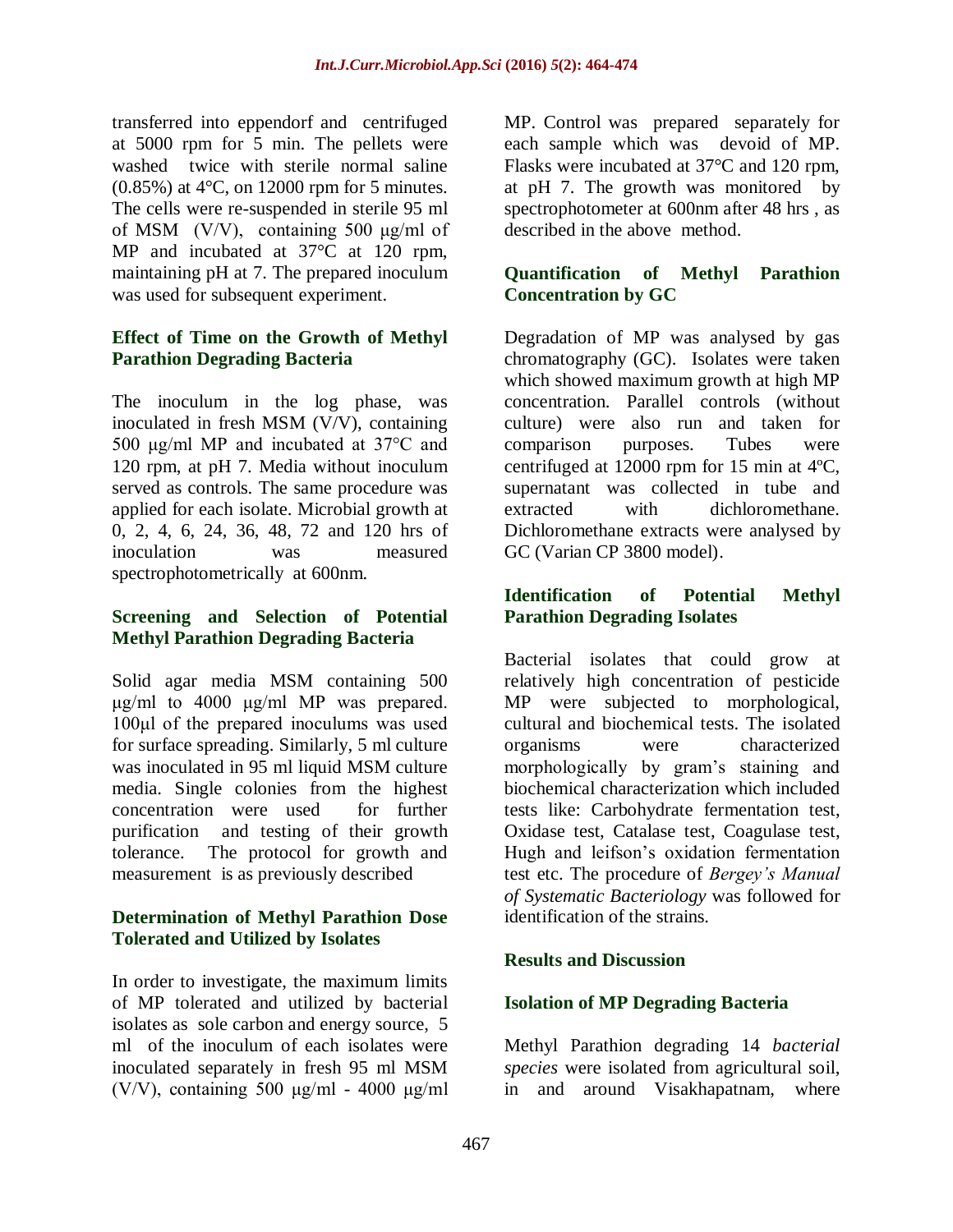commercial crops like paddy and chilly were extensively grown and the pesticide was used intensively. By contemplating such soil would contain natural micro-flora experiencing pesticide stress. These species were isolated by enrichment method in MSM containing MP.

The original color of commercial MP disappeared within 12 hrs and turbidity developed in medium from 12 hrs to 48 hours. The color of the medium was changed from faint lemon color to white. 14 isolates were screened initially which were capable for growing in MSM with 500 µg/ml MP (Graph1). These isolates were purified in Nurient agar plates containing 500 µg/ml MP. The isolated bacteria were labeled as SSB series.

#### **Isolates Utilize Methyl Parathion as a Source of Carbon and Energy**

Bacteria utilized MP as a carbon and energy source was confirmed by this experiment. The growth was observed after 48 hrs of incubation in MSM formulated media containing  $500\mu\text{g/ml}$  -  $4000\mu\text{g/ml}$  MP. But this growth was not recorded in the control which was devoid of MP (Graph 2).

#### **Effect of Time on Growth of Methyl Parathion Degrading Bacteria**

The maximum growth was recorded after 48 hrs of incubation (Graph 1) in all the fourteen bacterial isolates screened (nutrient agar–solid medium) from enriched sample in MSM containing 500  $\mu$ g/ml MP (liquid). The best three isolates with confluent growth in solid and liquid media were marked as isolates R1, R2 and R3 respectively. This growth was confirmed by optical density at 600nm (Graph 4). No growth was observed in uninoculated control (-ve) and a slight turbidity was there in inoculated control (+ve).

#### **Selection of Potential Methyl Parathion Degrading Bacteria**

Three bacterial isolates- Isolate R1, Isolate R2 and Isolate R3 were selected on the basis of their growth at 2500µg/ml. The maximum growth was observed after 48 hrs of incubation (Graph 4). The three Pseudomonas isolates were found to tolerate a concentration of 3800µg/ml and one of the isolate has shown to degrade 1920µg/ml MP after 48 hrs. Such a high MP degrading potential by an isolate has not been reported so far (Graph 5).

Soil environment is characterized by the presence of multiple xenobiotic organic substances, incorporated deliberately due to modern agricultural practices (Gupta PK, 2004). In many reports micro organism have been known to mediate in a defensive way to detoxify the site, by soil-bound pesticide formation and pesticide degradation (Gevao *et al.,* 2000). It is a proven fact that Methyl Parathion have an effect on soil bacterial activity (Bindhya, *et al.,* 2009) and biodegradation of Methyl parathion is possible by newly isolated bacteria species like *Bacillus pumilus* (Ali, M., K.N. Ahmed *et al.,* 2011).

The number of microbes in mixed culture showed a decline in the optical density with increased concentration of methyl parathion implies that presence of insecticide effects the soil microflora in field as well as in vitro (Ahmed and Ahmed, 2006). The study indicates that few microbes were capable of growing at 500 µg/ml concentration and utilizes MP as a source of carbon and energy. Subsequent investigation with the best three isolates, revealed their tolerating capacity increases up to a concentration of 2500 µg/ml MP. The investigated isolates survived after 48 hrs with substantial amount of degradation rate at this concentration.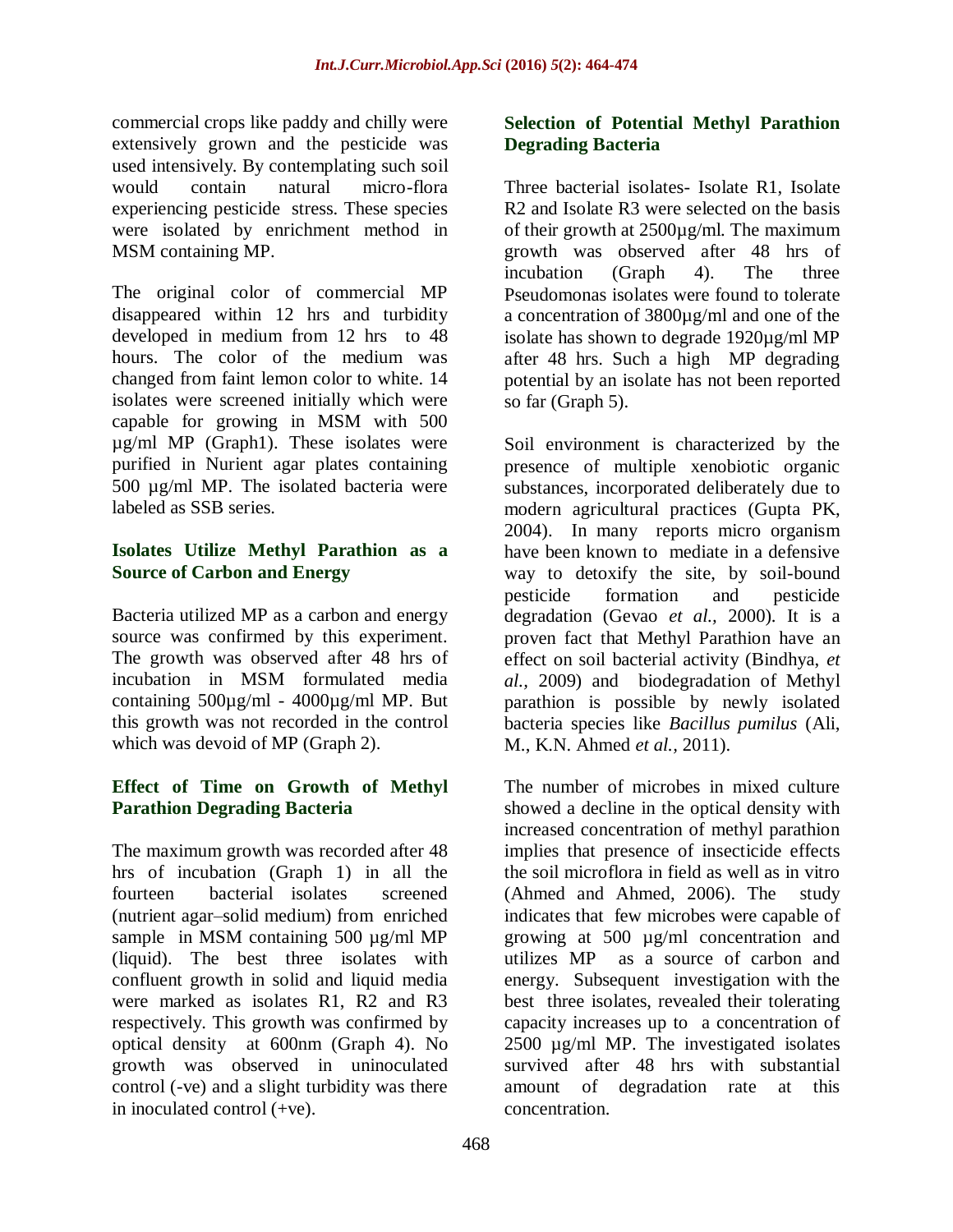

**Graph.1** Growth profile of pesticide degrading bacterial isolates in MSM +500µg/ml MP, at different time interval ( 0 hrs to 84 hrs), at 30°C, 120 rpm, pH 7.

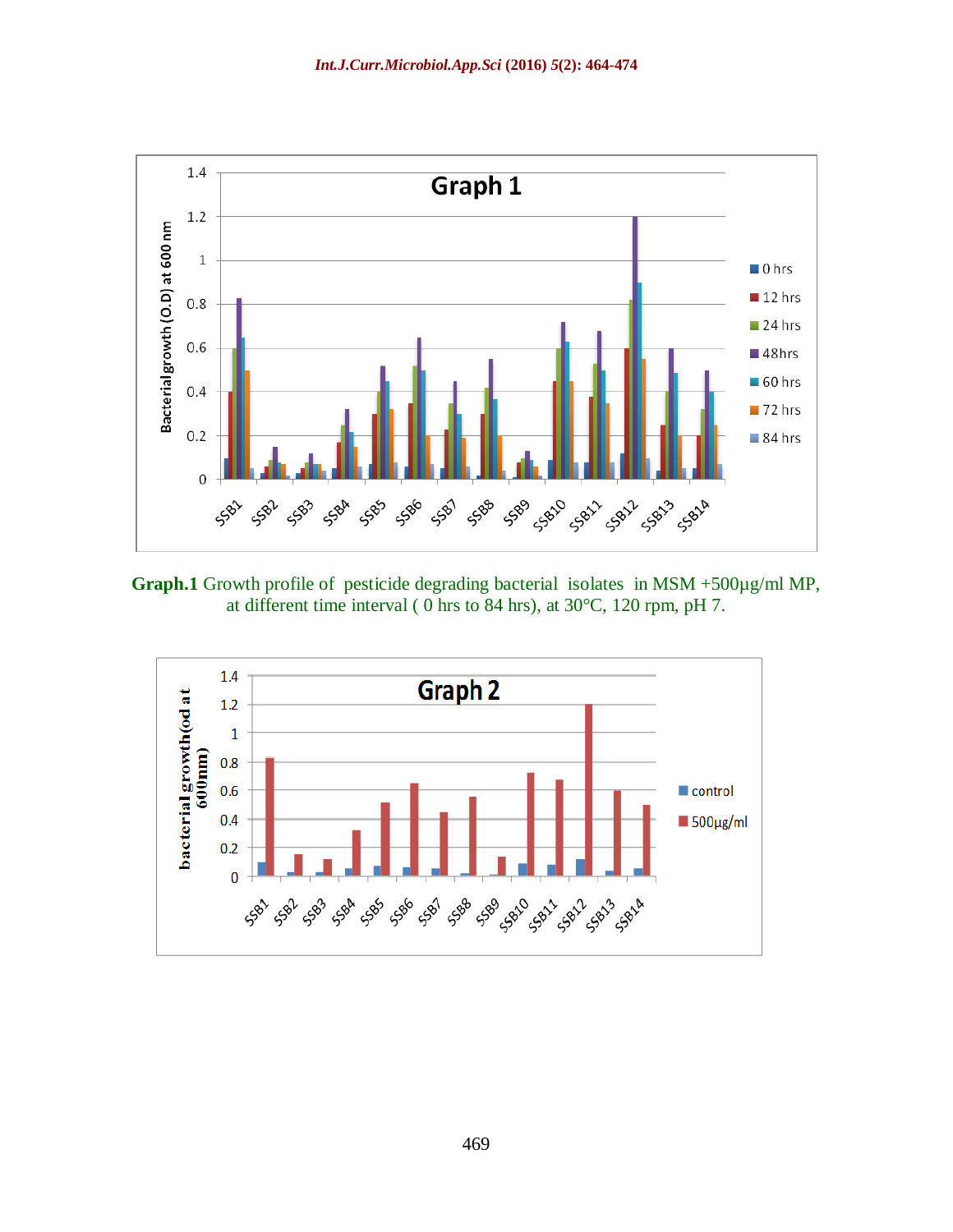





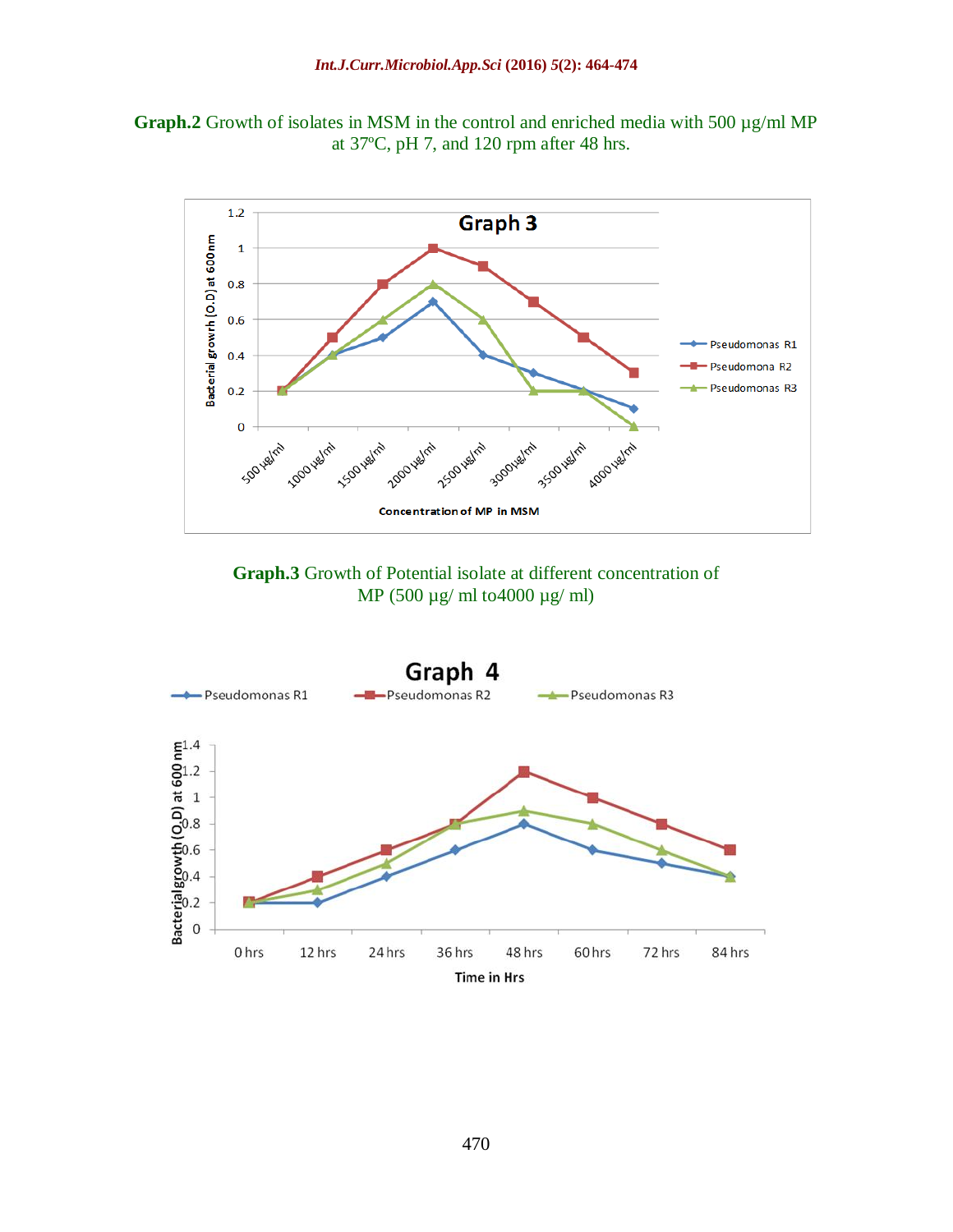#### **Graph.4** Effect of different time intervals on growth curve of potential MP degrading isolates in BMM at 500µg/ml at 37°C , pH 7



#### **Graph.5** Percentage of degradation of different concentration of MP by three potential isolates

|                      |  | <b>Table.1</b> Biochemical Characteristic of Methyl parathion degrading isolates, isolated |  |  |  |  |  |  |  |  |
|----------------------|--|--------------------------------------------------------------------------------------------|--|--|--|--|--|--|--|--|
| from the soil sample |  |                                                                                            |  |  |  |  |  |  |  |  |

| <b>Test</b>                 | Isolate 1  | Isolate 2  | Isolate3   |
|-----------------------------|------------|------------|------------|
| Gram's reaction             |            |            |            |
| Cell shape                  | Rod shaped | Rod shaped | Rod shaped |
| Motility                    | $^{+}$     | $^{+}$     | $^{+}$     |
| Catalase                    | $^{+}$     | $^{+}$     | $^{+}$     |
| Oxidase                     | $^{+}$     | $^{+}$     | $^{+}$     |
| Methyl-red                  |            |            |            |
| Voges-Proskauer test        |            |            |            |
| H <sub>2</sub> S production |            |            |            |
| Indole test                 |            |            |            |
| Citrate test                | $^{+}$     |            |            |
| Hydrolysis of starch        |            | $^{+}$     |            |
| Urease test                 |            |            |            |
| Casein hydrolysis test      | $^{+}$     | $^{+}$     |            |
| Gelatin liquefaction        | $^{+}$     | $^{+}$     | $^+$       |
|                             |            |            |            |

Isolate1: Pseudomonas sp.R1 Isolate2: Pseudomonas sp.R2 Isolate3: Pseudomonas sp.R3

The isolates were identified as *Pseudomonas species R1, R2 and R3* respectively. *Pseudomonas sp. R2* was found to be a promising strain with high resistance and degradation capacity. Several investigators

have isolated different bacterial species from Organophosphorus MP pre-treated agricultural soil by these method in aqueous medium (Charoensri, K *et al.,* and Keprasertsup *et al.,*2001) and solid medium.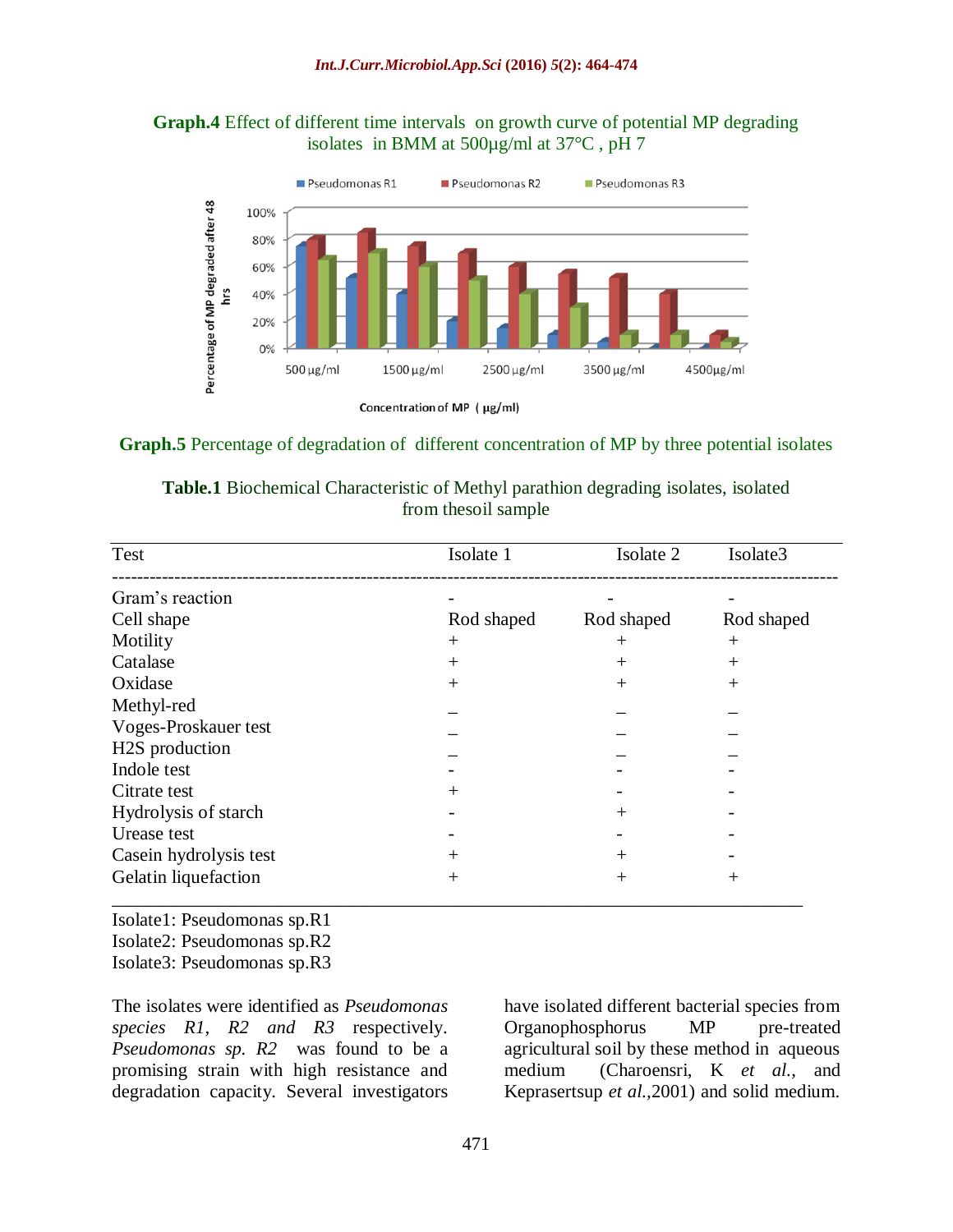Further, growth and maintenance of these isolates on nutrient agar, shows a confluent growth in accordance with studies showing biodegradation of organophosphorus pesticides in the presence of additional energy sources in, nutrient broth. These species were capable of degrading the commercial grade MP used in this study, implying the compound used in preparation of this formulation might promote the growth of these bacteria in combination with components of MSM media. Similar studies by Ou, L.T and A. Sharma, 1989, reveals the degradation of methyl parathion by mixed bacterial culture and a *Bacillus* sp. isolated from different soils. In the present study three Pseudomonas isolates were found to tolerate a concentration of 3800µg/ml and one of the isolate has shown to degrade 1920µg/ml MP after 48 hrs. Such a high MP degrading potential by an isolate has not been reported so far. The reports of Arshad *et al.,* 2008 may help in optimization of environmental parameters for biodegradation of such pesticide in contaminated soil by *Pseudomonas sp*. Bioremediation is a promising alternative to physico-chemical methods of remediation, because it is cost effective, can selectively achieve complete destruction of organic pollutants (Alexander, 1999). Bioremediation with the isolated strain in *in situ* can serve as an essential tool for removal of OPs. An effective method that was exemplified by resistant bacteria because it could be developed as a biological tool for cleaning of natural environments ( Zhongli C, 2001).

In conclusion, the present study findings reveals that higher concentration of Methyl Parathion attributes to the growth of bacterial isolates and different concentrations has an effect on optimum pH and temperature of isolates. As most of the soil microbes are known to be pathogens,

this finding will prove beneficial, once mpd genes are cloned and expressed in E.coli, for evaluating degradation mechanism . There are enormous future aspect of this study. Identification and expression study of mpd gene can serve as a molecular or biochemical marker in assessing toxicity in clinical poisoning cases. Also, in target based studies, mpd expressed enzyme can detoxify organophosphorous toxicity. Numerous application of such genes can be evaluated in *in silico* analysis by targeting all other OP pesticide. Utility of mpd gene can be further extended to environmental monitoring systems to detect and detoxify the contaminated site by single or congruent culture and or enzyme extracts directly.

#### **References**

- Ahmed, S. and Ahmed, M. S. (2006). Effect of Insecticides on the total number of soil bacteria under laboratory and field conditions. Pak Entamol. 28(2):63-67.
- [Amna Salman,](http://www.ncbi.nlm.nih.gov/pubmed/?term=Salman%20A%5Bauth%5D) [Atefeh Taherian Fard,](http://www.ncbi.nlm.nih.gov/pubmed/?term=Fard%20AT%5Bauth%5D) [Arshan Nasir,](http://www.ncbi.nlm.nih.gov/pubmed/?term=Nasir%20A%5Bauth%5D) and [Habib Bokhari.](http://www.ncbi.nlm.nih.gov/pubmed/?term=Bokhari%20H%5Bauth%5D)( 2010). Comparative analysis of organophosphate degrading enzymes from diverse species. Bioinformation. 5(2): 67–72.
- Arshad, M., S. Hussain and M. Saleem. (2008). Optimization of environmental parameters for biodegradation of alpha and beta endosulfan in soil slurry by *Pseudomonas aeruginosa.* J Appl Microbiol, 104 (2): 364-370.,
- Alexander M (1999) Biodegradation and bioremediation, 2nd edn. Academic Press, London
- Ali, M., K.N. Ahmed, A. Hameed and S.Ahmed.(2011), Biodegradation of Methyl parathion by newly isolated *Bacillus pumilus* Ti, Minerva Med, 2 (3): 39-43.
- Bindhya, R., Sunny, S. A. and Thanga V. S. G. (2009). *Invitro* study on the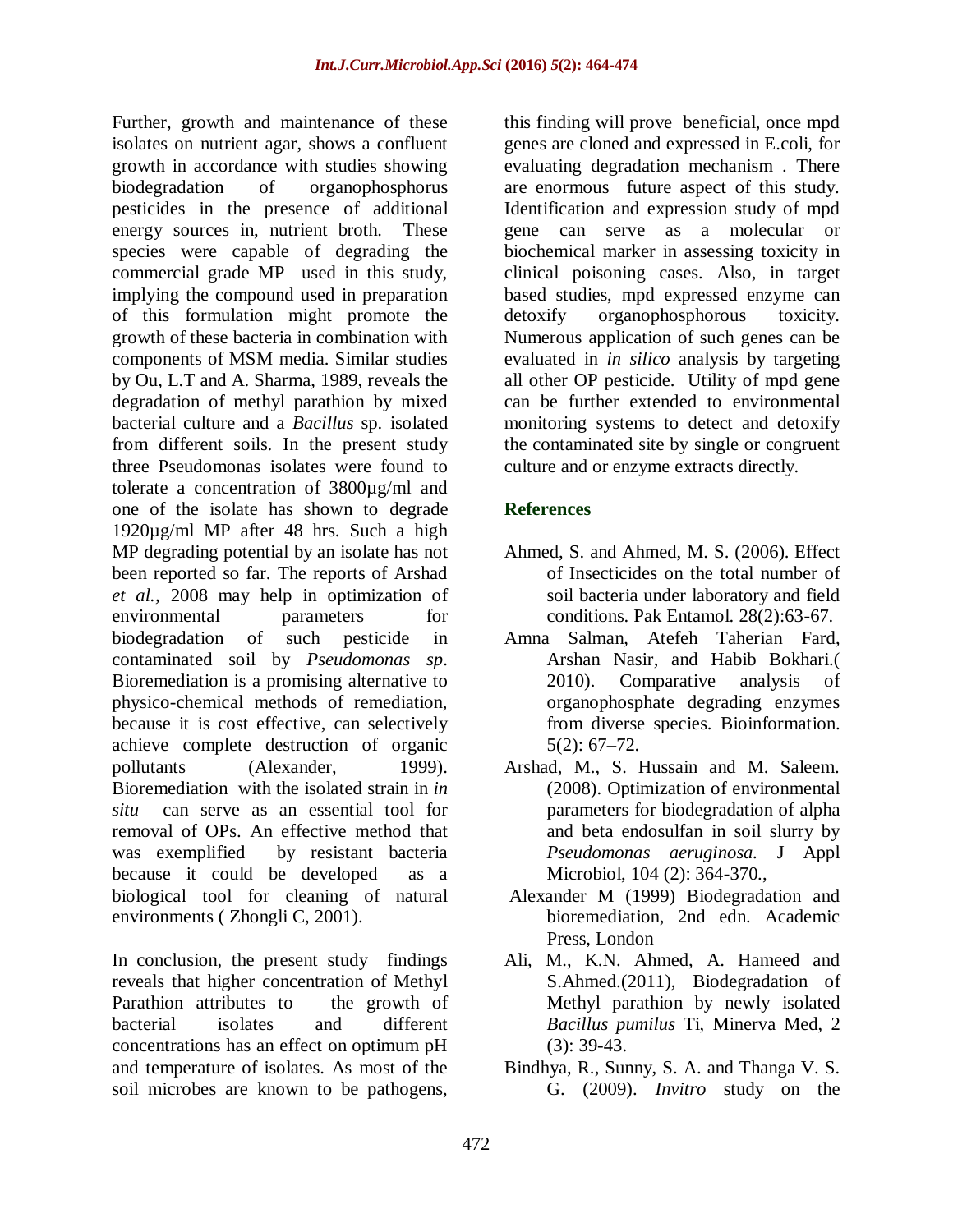influence of Methyl Parathion on soil bacterial activity. *Journal of Environmental Biology*. 30(3): 417- 419.

- Charoensri, K., Esuchart, U., Nouwarath, S. and Pairote, P.(2001). Degradation of Methyl Parathion in an aqueous medium by soil bacteria. *Science Asia*. 27:261-271.
- Chaudhry, G.R., A.N. Ali and W.B. Wheeler.(1988), Isolation of a methyl parathion degrading *Pseudomonas* sp. That possesses DNA homologous to the *opd* gene from a *Flavobacterium*  sp. Appl Environ Microbiol, 54 (2): 288-293.
- Cho T. H., Wild J. R., Donnelly K. C. 2000. Utility of organophosphorus hydrolase for the remediation of mutagenicity of methyl parathion. Environ. Toxicol. Chem. 19:2022–2028.
- Cui, Z. L., Li, S. P., Fu, G. P.(2001) Isolation of Methyl Parathion degrading strain M6 and cloning of the Methyl Parathion hydrolase gene. Applied and *Environmental Microbiology*. 67:4922-4925.
- Gaines, T.B., Acute toxicity of pesticides. Toxicol Appl Pharmacol, (1969)
- Gevao, B., Semple, K.T., Jones, K.C., 2000. Bound pesticide residues in soils: a review. Environ. Pollut. 108, 14: 515- 535,
- Gupta PK (2004). Pesticide Exposure-Indian Scene. Toxicol., 198: 83-90.
- Hashmi, I., Kim, J. and Khan, M.A.(2002). Growth response of population of pseudomonas exposed to Malathion. 5(6):699-703.
- Kanekar, P.P., Bhadbhade, B., Deshpande, N.M. and Sarnaik, S.S.,( 2004). Biodegradation of organophosphorus pesticides. *Proceedings of Indian National Science Academy*, 70: 57-70.
- Keprasertsup, C., E.S. Upatham, N.

Sukhapanth and P. Prempree.(2001), Degradation of Methyl Parathion in an Aqueous Medium by Soil Bacteria. J Sci Asia, 27: 261-270.

- Ortiz-Hernández ML, Monterrosas-Brisson M, Yañez-Ocampo G,Sánchez-Salinas E.2001. Biodegradation of methylparathion by bacteria isolated of agricultural soil. Rev.Int. Contam. Ambient, 17:147-155.
- Ou, L.T and A. Sharma.(1989), Degradation of methyl parathion by mixed bacterial culture and a *Bacillus s*p. isolated from different soils. J Agr Food Chem, 37: 1514-8.
- Ou LT et al (1983) Methyl parathion degradation in soil: influence of soilwater tension. Soil Biol Biochem 15, 211-5.
- Ou L T (1985) Methyl parathion degradation and metabolism in soil: influence of high soil-water contents. Soil Biol Biochem 17, 241-3.
- Pieper DH, Reineke W (2000). Engineering bacteria for bioremediation. Curr. Opin. Biotechnol.*,* 11: 262-270.
- Ritmann, B. E., Jackson, D. E. and Storck, S. L.(1988). Potential for treatment hazardous organic chemicals with biological process. Biotreatment systems.3. D. L. wise, Ed. CRC press, Boca Raton, FL. Pp 15-64.
- Schnoor, L.J., (1992). Fate of pesticides and chemicals in the environment. The University of Lowa, Lowa city, Lowa. Wiley Interscience publication. John wiley and sons Inc. New York.
- Sethunathan, N and T. Yoshida. (1973), A *flavobacterium* sp. that degrades diazinon and parathion. Can J Microbiol, 19 (7): 873-875.
- Sharmila, M., Ramanand, K. and Sethunathan, N. (1989). Effect of yeast extract on the degradation of organophosphorus insecticides by soil enrichment and bacterial cultures. Can